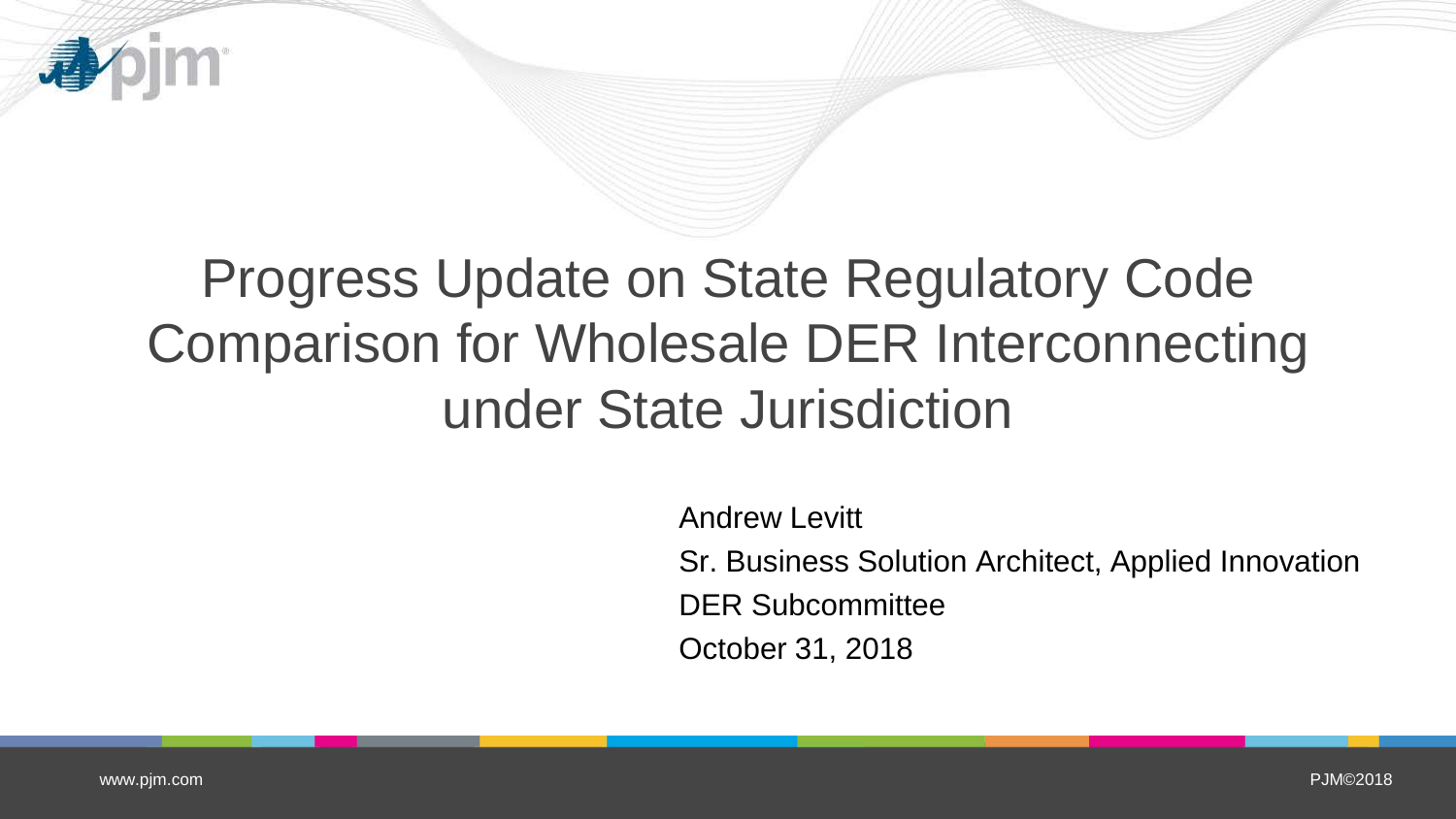

## Excerpts of "Scope" Language

- **PA** "This subchapter sets forth the interconnection standards that apply to EDCs which have customer-generators intending to pursue net metering opportunities in accordance with the act."
- **NJ** "'Customer-generator' means an electricity customer that generates electricity on the customer's side of the meter, using a class I renewable energy source."
- **MD** "…meets the following criteria: A. The nameplate…[<=] 10 MW; B. The small generator facility is not subject to the interconnection requirements of PJM Interconnection, LLC; …"
- **OH** "'Distributed generation' is a general term for all or part of a system of a distributed electrical generator…on the EDU's distribution system in close proximity to the customer load."
- **DC** "…facilities satisfying the following criteria: (a) The total nameplate…[<=] 10 MW; (b) The small generator facility is not subject to the interconnection requirements of PJM Interconnection…."
- **IL** "…applies to generation facilities…meeting the following criteria: a) The nameplate…[<=] 10 MVA; and b) The distributed generation facility is not subject to the interconnection requirements of either the Federal Energy Regulatory Commission (FERC) or the applicable Regional Transmission Organization (RTO) …"
- **VA** "They establish standardized interconnection and operating requirements for the safe operation of electric generating facilities with a rated capacity of 20 megawatts (MW) or less connected to electric utility distribution (and in certain cases transmission) systems in Virginia."